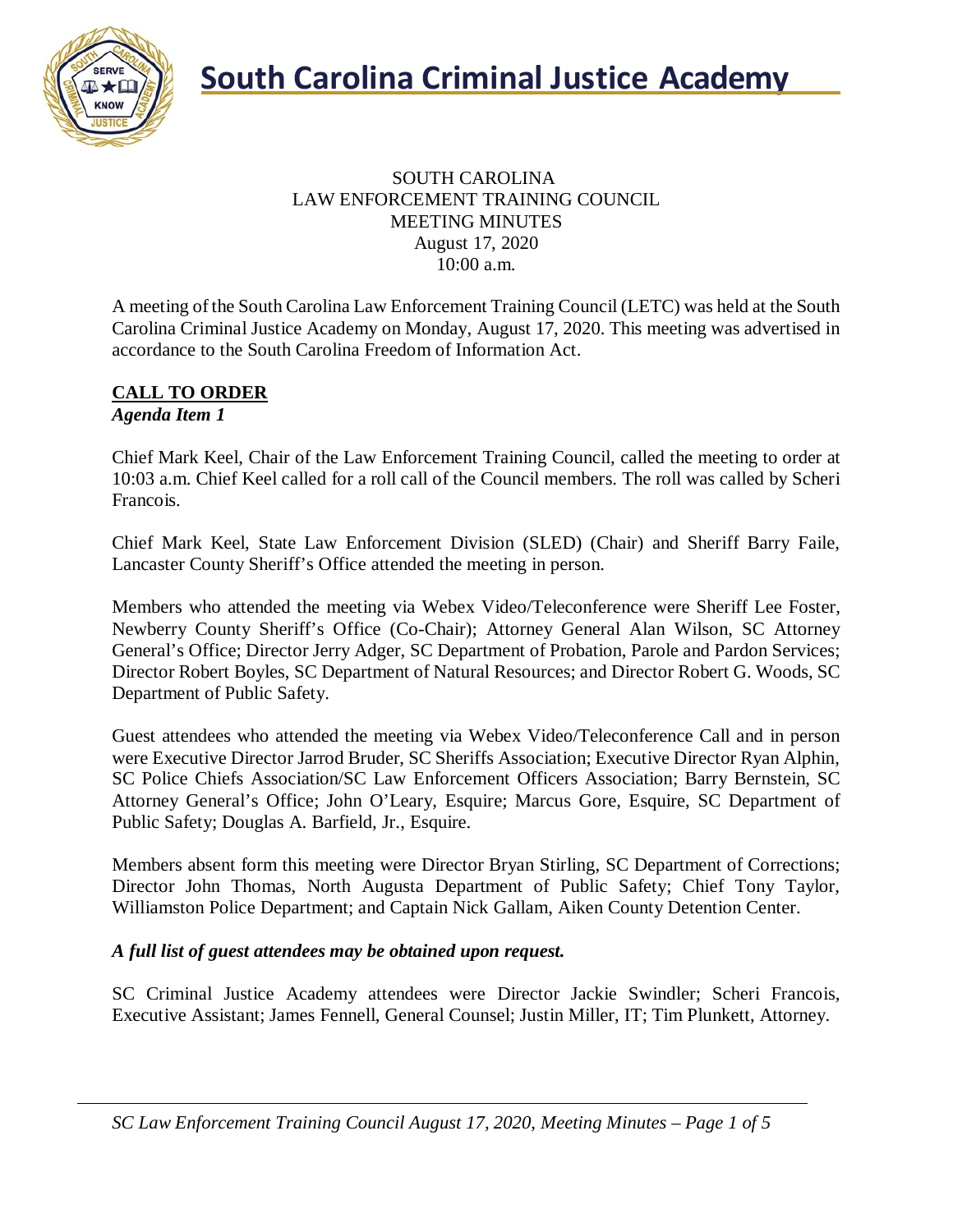

# **APPROVAL OF AGENDA**

*Agenda Item 2*

Upon a motion made by Director Boyles and seconded by Sheriff Faile, Council voted unanimously to adopt the agenda as presented.

## **APPROVAL FOR MEETING MINUTES**

#### *Agenda Item 3*

1. A motion to approve the minutes of the July 22, 2020, meeting was made by Attorney General Wilson and seconded by Director Boyles. Council voted unanimously to accept the meeting minutes as recorded.

## **DIRECTOR'S REPORT**

*Agenda Item 4A*

### 2. **General Counsel**

- Misconduct Cases

# **Ashlei Borquez:** *2019-CJA-07-04 (Lancaster County Sheriff's Office)*

**Summary:** Allegation of willfully making false, misleading, incomplete, deceitful, or incorrect statements to a law enforcement officer, a law enforcement agency, or representative of the agency except when required by departmental policy or by the law of this State. **Request for Final Agency Decision.**

Attorney Douglas A. Barfield, Jr. was in attendance at this meeting to represent the Lancaster County Sheriff's Office and to answer any questions from Council, if applicable.

No one was in attendance to represent Ms. Borquez.

The recommendation of the Hearing Officer is to deny Ms. Borquez' eligibility for certification as a law enforcement officer in the State of South Carolina either permanently, for a specified period of time, or pursuant to such other conditions as may be deemed by Council set forth S.C. Code of Ann. Regs 37-108 A.

Director Adger made a motion to permanently deny Ms. Borquez' law enforcement certification. Sheriff Foster seconded the motion.

Prior to the voting process, Mr. Barfield gave a brief synopsis of the allegation of misconduct against Ms. Borquez brought forth by the Lancaster County Sheriff's Office and asked that Council permanently deny her eligibility for law enforcement certification.

*SC Law Enforcement Training Council August 17, 2020, Meeting Minutes – Page 2 of 5*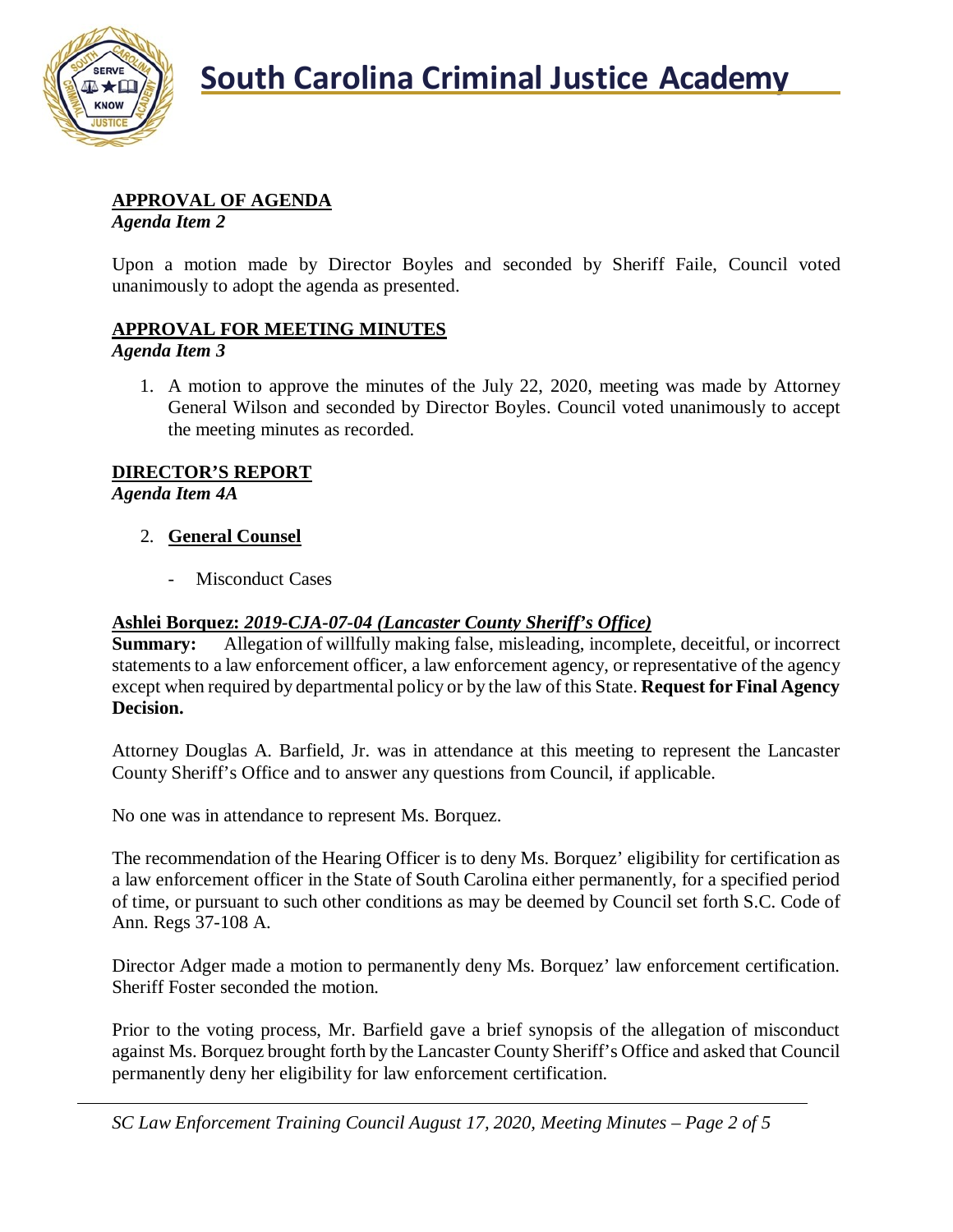

After hearing from Mr. Barfield, Council voted unanimously to permanently deny Ms. Borquez' eligibility for law enforcement certification. *Please note that Sheriff Faile recused himself from the voting process in this case.*

# **Sean Pettengill:** *2020-CJA-03-03 (Surfside Beach Police Department)*

**Summary:** Allegation of willfully making false, misleading, incomplete, deceitful, or incorrect statements to a law enforcement officer, a law enforcement agency, or representative of the agency except when required by departmental policy or by the law of this State. **Request for Final Agency Decision.**

The recommendation of the Hearing Officer is to deny Mr. Pettengill's eligibility for law enforcement certification either permanently, for a specified period of time, or pursuant to such other conditions as may be deemed appropriate by Council, pursuant to its authority set forth at S.C. Code Ann. Regs. 37-108 A.

No one was in attendance at this meeting to represent Mr. Pettengill or the Surfside Beach Police Department.

Sheriff Faile made a motion to permanently deny Mr. Pettengill's law enforcement certification. Sheriff Foster seconded the motion. Council voted unanimously to permanently deny Mr. Pettengill's eligibility for law enforcement certification.

#### **Matthew Taylor:** *2020-CJA-07-06 (SC Department of Public Safety)*

**Summary:** Allegation of dangerous/and or unsafe practices involving firearms, weapons, and/or vehicle which indicated either a willful or wanton disregard for the safety of persons. **Consent Order Proposal.**

The consent order is stated as: A) Consents to a finding of misconduct, Dangerous and/or unsafe practices involving firearms, weapons and/or vehicle. B) Two years' suspension. C) Eligible to work as telecommunications operator during that time. D) Attend anger management counseling and treatment. E) Attend substance abuse counseling and treatment. F) 15 hours of firearms training (7.5 each year). G) At the end of suspension, LETC would determine if his suspension may be lifted to allow him to return to work. H) At the end of suspension, Mr. Taylor will provide a letter to CJA from his employer that he has not engaged in misconduct. I) Failure to meet the conditions will result in a permanent withdrawal/denial of his law enforcement certification.

Attorney John O'Leary was in attendance at this meeting to represent Mr. Taylor and answer any questions from Council, if applicable. Mr. O'Leary asked that Council accept the consent order proposal.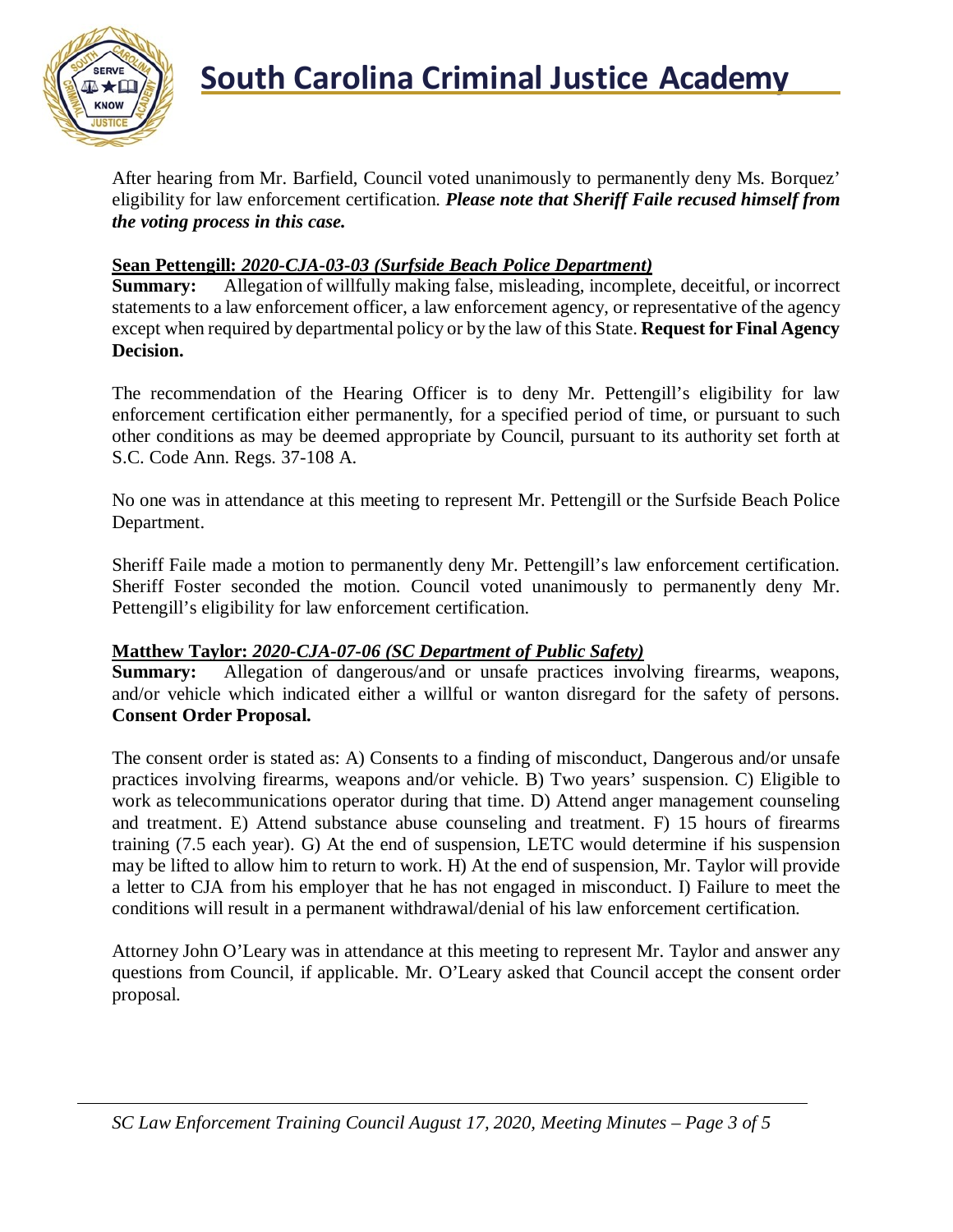

# **South Carolina Criminal Justice Academy**<br>KNOW

Attorney Marcus Gore was in attendance to represent the SC Department of Public Safety and answer any questions from Council, if applicable. Mr. Gore stated that the Department was in agreement with the consent order proposal.

Director Boyles made a motion to accept the Consent Order Proposal. Director Adger seconded the motion.

Prior to the voting process, Council had a brief discussion regarding some of the circumstances of the case and the Consent Order Proposal.

Upon conclusion of discussion, Council voted unanimously to accept the Consent Order Proposal as recommended by the Hearing Officer. *Please note that Director Woods recused himself from the voting process in this case.*

# **Rickey Moore: 2020-CJA-06-03** *(SC Department of Mental Health)***<br>Summary: The South Carolina Department of Mental Health no**

The South Carolina Department of Mental Health notified the South Carolina Criminal Justice academy that Rickey Moore was arrested by the South Carolina Department of Public Safety and charged with Driving Under the Influence less than .10 1<sup>st</sup> Offense. Council voted to temporarily suspend Mr. Moore's law enforcement certification pending the adjudication of the above stated charge.

The South Carolina Criminal Justice Academy was notified that that Moore pleaded guilty to Reckless Driving and the charge for DUI was dismissed. A check of Mr. Moore's driver's license history does not reveal a suspension for DUI/DUAC within the past 5 years. **Request for Reinstatement of Law Enforcement Certification.**

Sheriff Foster made a motion to reinstate Mr. Moore's law enforcement certification provided that Mr. Moore participate in a safe driving course approved by the Academy and the National Safety Council; Mr. Moore must also attend an alcohol counseling program within 6 months of the reinstatement of his law enforcement certification. If Mr. Moore does not comply with these requirements, he will lose his certification permanently. Attorney General Wilson seconded the motion. Council voted unanimously to adopt the motion and reinstated Mr. Moore's law enforcement certification. *Please note that Director Woods recused himself from the voting process in this case.*

#### **Director's Comments/Council Discussion** *Agenda Item 4B*

Director Swindler informed Council that a letter regarding civil penalties for failure to follow state statutes and regulations had been drafted and sent out to SC Law Enforcement agency heads. Agency Heads have already started sending back the signed letter acknowledging their receipt and understanding of the penalties for failing to follow statutes and regulations.

*SC Law Enforcement Training Council August 17, 2020, Meeting Minutes – Page 4 of 5*